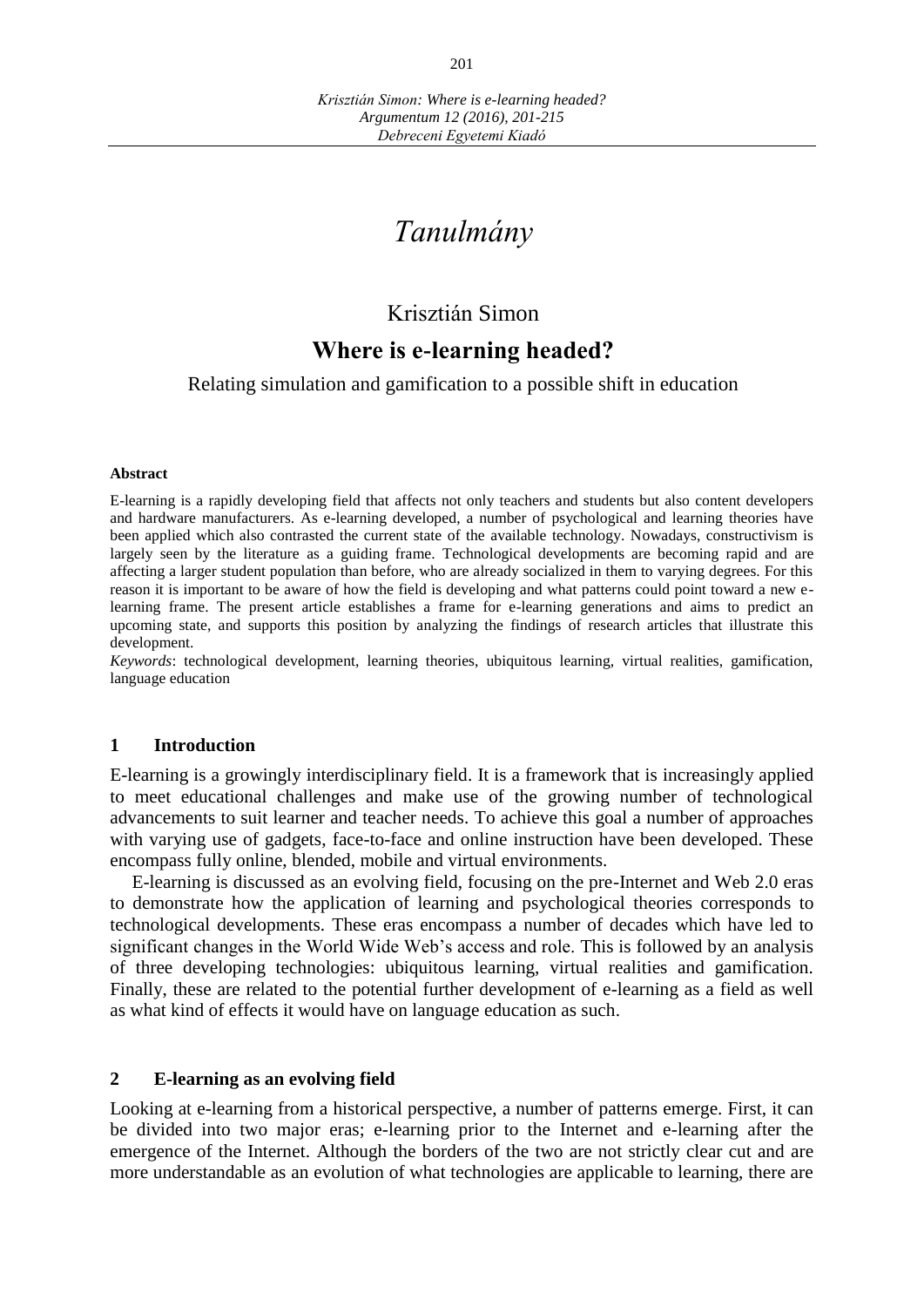significant differences. These periods are characterized by highly different approaches to learning and showcase a development cycle through three different psychological theories. This is also reflected in the technological dimension as the second era underwent this development through a fraction of the time due to the advancements made in the field.

#### *2.1 The pre-Internet era*

The first period of e-learning was characterized by the dominance of computers. Beatty (2013: 18) makes the point that computer-assisted language learning (CALL) projects have been present since the 1950s. Dudeney and Hockly (2012: 533-4) discuss Warschauer (1996) and Bax's (2003) arguments relating to the time frame of 15 years prior to the emergence of the Internet which covers three distinct approaches leading up to the end of the 1990s. The importance of this classification is that it relates to a distinguishable era of CALL before Internet access became well-established (Dudeney & Hockly 2012: 536).

The psychological frames Warschauer (1996) and Bax (2006) mention correspond to Holmes and Gardner's (2006: 79) illustration of the theoretical foundations of e-learning including behaviorism, cognitivism and constructivism as well as how they argue user participation in e-learning changed which also centers around the behaviorist-cognitivistconstructivist developmental cycle (2006: 88) (Table 1). CALL's initial behaviorist focus is also touched upon in Jarvis and Achilleos (2013: 1). While Warschauer (1996) and Bax (2003) focus on CALL and Holmes and Gardner (2006) on e-learning in general, they showcase striking similarities that lead to a number of emerging trends.

The first trend concerns the connection between CALL and e-learning in general. Although this is a more obvious observation, it is worth noting that while CALL is only a subfield of elearning, its development mirrors that of the general field itself. The second trend is related to the emergence of the World Wide Web and technological advancements in general. The reason behind this is that the behaviorism-cognitivism-constructivism cycle, that is at the center of the comparison in Table 1, points to a more open and integrative approach in the pre-Internet era in Warschauer (1996) and Bax's (2003) argument and a growingly community centered approach in Holmes and Gardner's (2006) figures. The conclusion that can be drawn from this comparison is that Internet access in itself was only half of the developmental process that eventually established the frame of today's e-learning. The second was Web 2.0 and its effects on the access to knowledge.

| <b>Periods</b> | Descriptions of the pre-<br><b>Internet CALL periods</b> |                      | <b>Underlying</b><br>psychological<br>theory | Descriptions of e-learning periods in<br>terms of users                  |  |
|----------------|----------------------------------------------------------|----------------------|----------------------------------------------|--------------------------------------------------------------------------|--|
|                | Warschauer<br>(1996)                                     | <b>Bax</b><br>(2003) |                                              | Holmes $& Gardner (2006)$                                                |  |
| Period #1      | behavioristic<br><b>CALL</b>                             | restricted           | behaviorism                                  | single user (behaviorism)                                                |  |
| Period #2      | communicativ<br>e CALL                                   | open                 | cognitivism                                  | single user (cognitive constructivism)                                   |  |
| Period #3      | integrative                                              | integrated           | constructivism                               | multi user (socio-constructivism)<br>community (communal-constructivism) |  |

*Table 1: A comparison of the CALL period descriptions of Warschauer (1996) and Bax (2003) in Dudeney & Hockly (2012: 534) and the e-learning periods in Holmes & Gardner (2006: 79, 88)*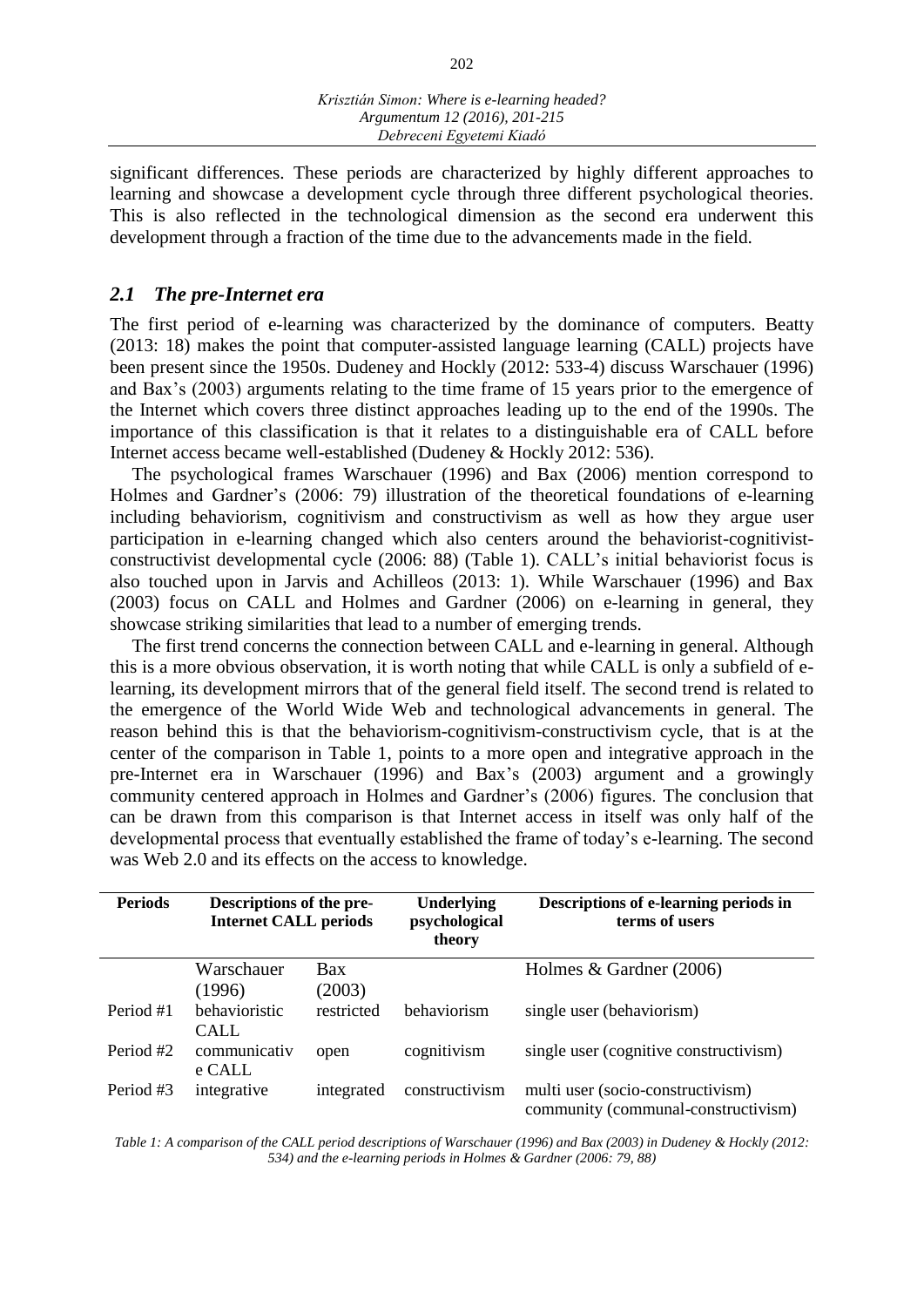#### *2.2 The Web 2.0 Internet era*

Web 2.0 represents the foundation of the current online solutions. According to Dudeney and Hockly (2012: 538), this was a transition from a "static, expert-produced resource" to a "more creative, consumer-driven space". This development is in line with Holmes and Gardner's (2006: 88) description of e-learning taking on a more open, multi user approach. Based on this comparison, one could argue that Web 1.0 was hence an ineffective way of e-learning. However, this would be a more limited approach as there is evidence in the literature for Web 1.0 projects being successful in establishing connections between the in-class and outside would through providing authenticity to learning (see Ruthven, Hennessy & Deaney 2005: 29; Smeets 2005: 344) as well as stressing the beneficial effects of hypermedia (see Yeh & Lo 2005: 3).

While the above argument has focused on the fundamental technological difference between Web 1.0 and 2.0 and there exist in-depth analyses of the issue in the literature (see O'Reilly 2007: 18), a second important change is the expanding user base seen in Prensky's (2001: 1) digital native and immigrant distinction which is also marked by a shift in content development and access. These developments are at the center of the arguments about the Internet's role in the Web 2.0 age. Oral (2008: 438) sees the Internet's role in promoting and sustaining democracy while Weller (2007: 158) stresses that it was created for "robustness, decentralization and openness". However, it must be noted that Weller refers to an acquired role of the World Wide Web, as it was originally a military project. It can be argued that Oral and Weller's claims are in line with the constructivist approach to learning which have led to a number of projects which aim at the free dissemination of knowledge and learning materials. At the center of these are the massive open online courses (MOOC), open source solutions and the open educational resources. The latter is described by the OECD as "learning content, software tools to develop, use and distribute content, and implementation resources such as open licenses" (2007: 10).

Besides the technological and generational user differences, a third aspect of Web 2.0 that resonated within e-learning and CALL is the socializing aspect. Digital natives who engage in Web 2.0 environments whether actively as creators or passively as users will develop different skills than digital immigrants who were first exposed to Web 1.0 contexts. As Dowling (2011: 2) highlights the literature's finings, "learning using Web 2.0 tools encourages critical thinking and problem solving, collaboration and communication, global awareness and information literacy, the so-called "21-st century skills". This means the skills developed through Web 2.0 are not only specific set but are also connected to the information age.

There are projects which seek to develop tools to measure the level of digital nativeness of such students like Teo (2013). This is an important issue as there are contradicting approaches to what age group is actually covered by the term (Jones, Ramanau, Cross & Healing 2010: 763) and the level of digital divide between students and teachers (Waycott, Bennett, Kennedy, Dalgarnoc & Gray 2010: 1208-9). While Web 2.0 is becoming a lifestyle for digital natives (Ng 2012: 71), there is need for guidance for students to learn how to apply their Web 2.0 skills to other contexts as their free time. Thompson (2013: 23) argues that this scaffolding can result in "go[ing] beyond the rapid communication technology they are most comfortable with and learn[ing] the wide variety of technology tools that are important for productivity in school and the workplace". This scaffolding for e-learning can be found in the form of constructivism.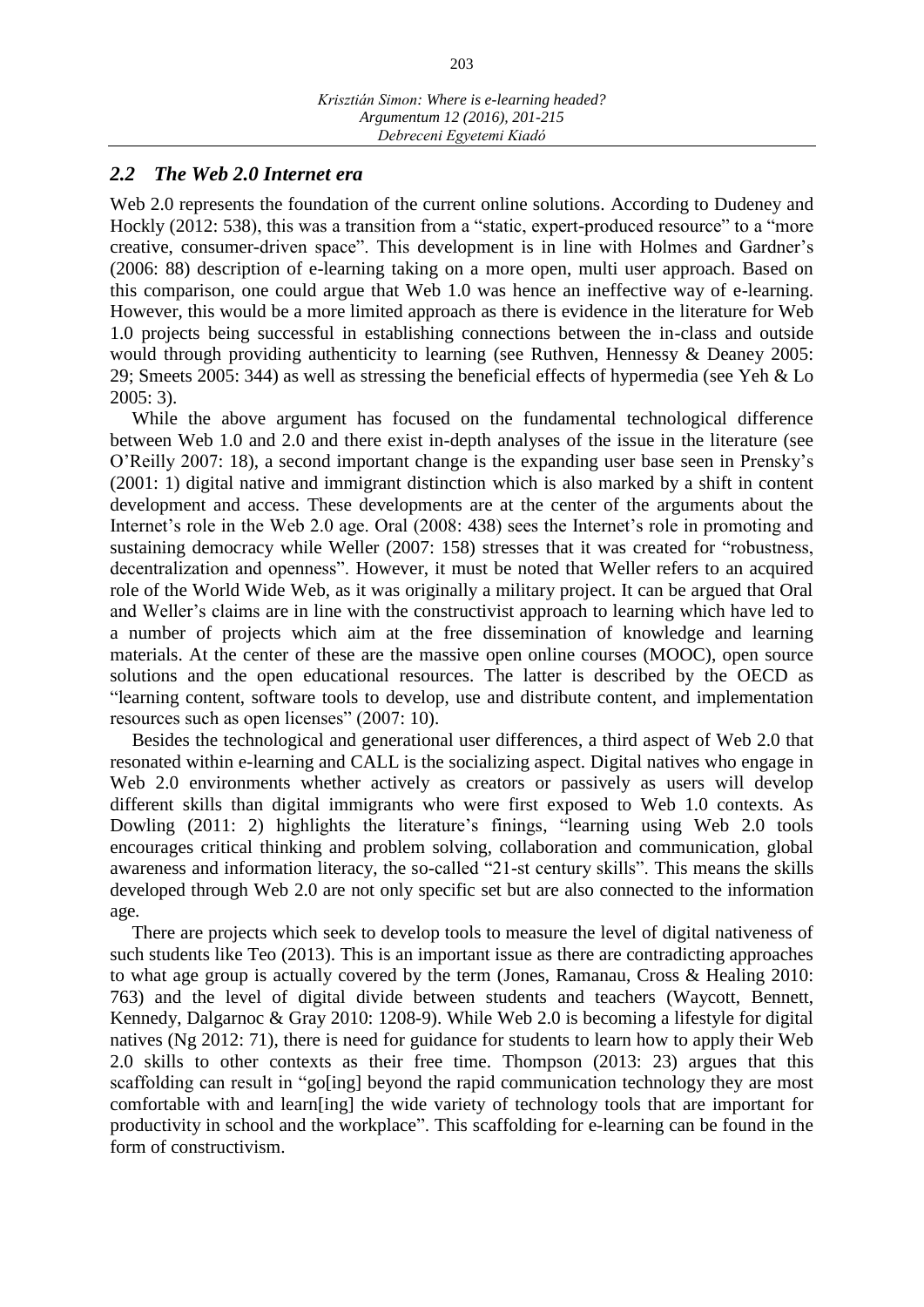#### *2.3 Constructivism as the theoretical frame of e-learning*

Constructivism as a learning theory is well-suited to be the theoretical frame of e-learning in the Web 2.0 era as well. Two important features need to be mentioned as it changes both knowledge dissemination and application. Moving away from behaviorism, cognitivism already focused on "the open-ended problem solving types of cooperative learning" (Ferguson 1995: 59). This trend was built upon by constructivism where, as Keengwe and Onchwari (2008: 53) explain based on Brooks and Brooks (1999) "the traditional role of instructors as dispenses of information is challenged, and the new role instructors is that of a guide: to challenge students' thinking and encourage reflection in the learning process". This changed hierarchy allows students to be more involved in their own learning and makes it possible for them to develop their own understandings instead of accepting a pre-structured model.

As the focus of the present paper is to relate the developments of e-learning to language education, it is important to look at how this translates to that field. Constructivism allows for parallels to be drawn between subject areas that are opposites like science and language classes. Taber (2015: 128) argues that "[t]he key constructivist thinkers in science education were not arguing that students *should* construct their own knowledge […], but rather that it is the nature of human cognition that learners *will* need to construct their own knowledge [italics added by Taber]". This shows that at this level there is theoretically no difference between how languages and sciences are approached as the knowledge construction goal is the same. This similarity is evidenced by Ziglari and Parviz's (2012: 2131) point concerning constructivism in language learning by arguing that students "[l]earn the materials while they are collaboratively involved in the act of learning and the meaning is constructed through negotiation of meaning". Relating to the relationships in such settings he adds that the "pattern of teaching is not T-S, but T-S, S-T, and S-S" (2012: 2131). To achieve said goals, constructivism is applicable to a number of e-learning settings which are discussed in the following.

#### **3 The current e-learning frame**

Quite often studies addressing e-learning start with a clarification of how the authors define elearning. This is due to the number of ways it is approached which resulted in the lack of a clear, universally accepted definition. These can be sorted into two groups where the first is focused on differentiating e-learning and traditional materials and the second on how elearning is present through the intersection of a number of fields.

Papp's (2005: 53) definition is a representation of the first category which emphasizes delivery, as he focuses on how electronically presented materials qualify as e-learning, even with the absence of a network. The role of ICT technologies is similarly addressed in Komenczi's (2009: 114) as well as in Sun, Tsai, Finger, Chen & Yeh's (2008: 1183) discussion. However, Garrison (2011: 2) stresses the role of communication in how e-learning is defined and in Clark and Mayer's case (2011: 8) the emphasis is on content delivery from the device aspect. Focusing on the intersection of fields is what characterizes the other major area of e-learning definitions. Kőfalvi (2006: 33) makes the point that e-learning represents a paradigm shift through ICT that affects both methodology and content. Similarly, the importance of this paradigm shift is articulated by Becker, McCaleb and Baker (2015: 74). Conole and Oliver (2007: 4) include both the implementation and research aspects in their approach. This means that although there are aspects such as constructivism being the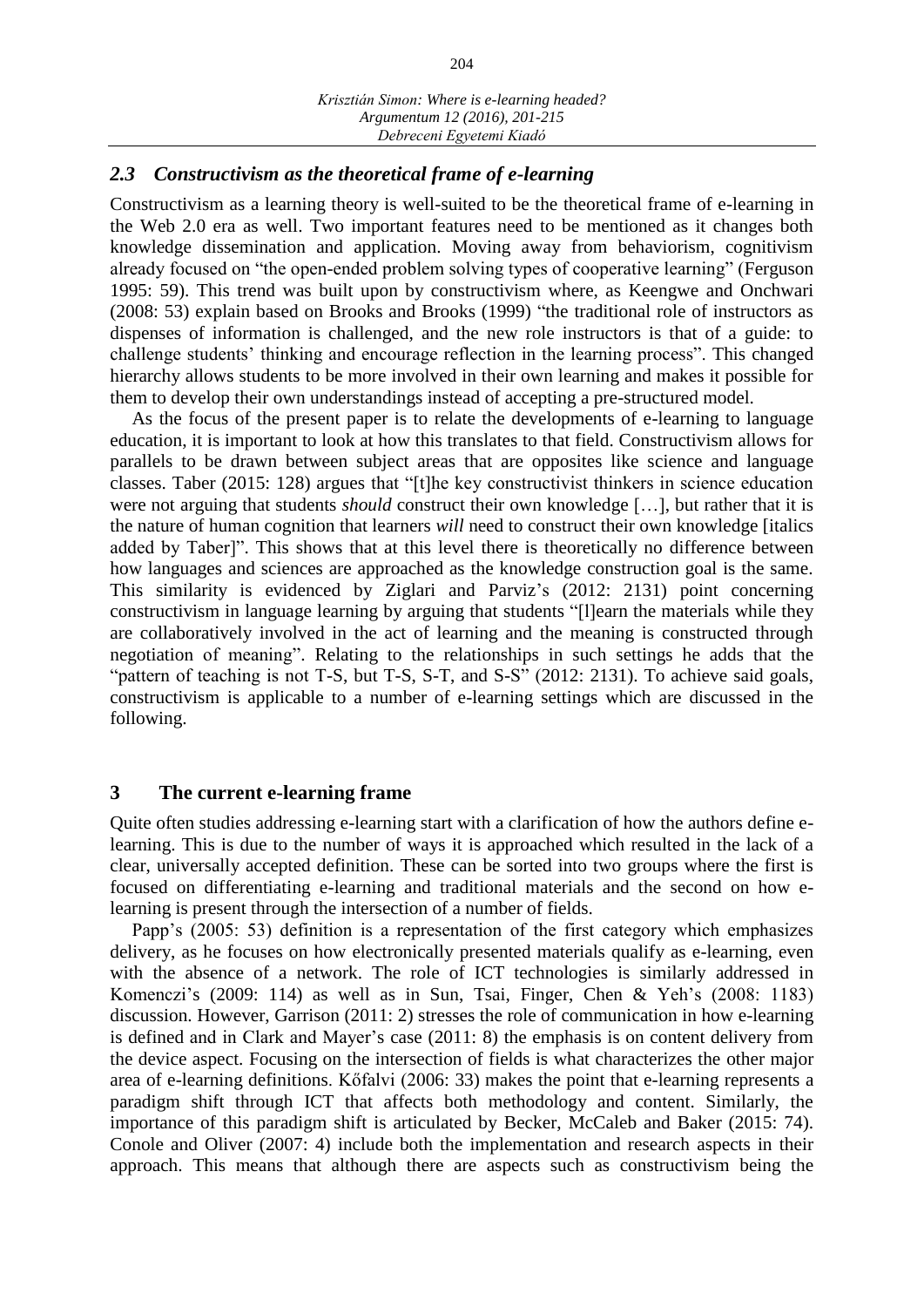theoretical frame for e-learning that are more accepted in the literature as others, this definition plurality is not an easy matter to solve. As the goal of this paper is to demonstrate the directions e-learning as a field is developing toward and how it works as an interdisciplinary framework, it is discussed as such in the following.

Figure 1 illustrates e-learning as a framework where the interconnected nature of the main areas are illustrated in the form of a Venn-diagram. The four fields include face-to-face, computer assisted, mobile and online environments. Face-to-face contexts make use of the learners and teachers being in the same environment to reach learning goals. This is the traditional mode of instruction that is still very dominant. Computer assisted language learning (CALL) refers to, according to Jackson (2011: 13) education enhanced by computers. As Hockly (2013: 80) explains, mobile learning is a construct that is defined by the mobility of both the learners and the gadgets. While CALL and mobile learning represent constructs that are a combination of learning approaches and preferred gadgets, online environments refer to the application of web sources and also increasing student autonomy.

E-learning occupies the central position as it is utilized in all of them, thus it provides the areas with a unifying framework. There are four further combinations of fields that need mentioning as they point to either established or developing areas. The established areas are blended learning and technology enhanced learning. The former is at the meeting point of face-to-face, online and mobile approaches and the latter is a combination of computer assisted, face-to-face and mobile solutions. The developing areas are virtual and ubiquitous learning. Virtual learning can be found in the intersection of computer assisted, face-to-face and online environments as it is a learning solution that is employed both in classrooms and field trips to simulate environments that would not be accessible otherwise. The final area is ubiquitous learning which is illustrated as a combination of online, mobile and computer assisted approaches at the same time as it currently defined by device plurality.

While this model aims to encompass a number of varieties, it is by no means final. The main goal of Figure 1 is to illustrate how e-learning is the central framework in various learning approaches that encompass face-to-face, computers assisted, online, mobile, technology enhanced, ubiquitous and blended learning. There are further combinations possible as this frame only discusses the intersections of three of more fields. However, other areas were not included as they only present marginal differences to the fields in e-learning framework (e.g telecollaboration as face-to-face and online learning would be part of the larger blended learning frame).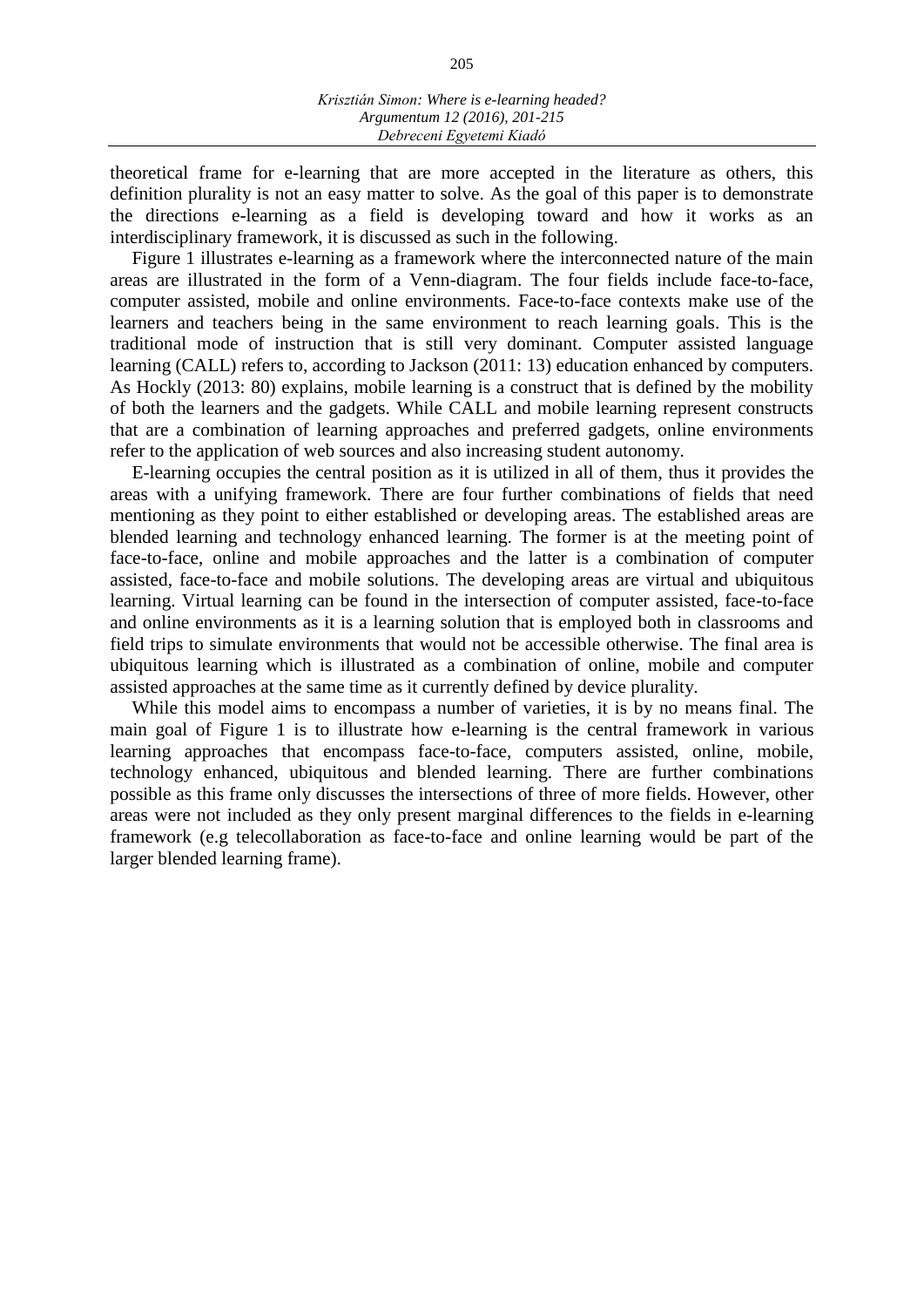



*Figure 1: The interconnectedness of fields within the e-learning framework (e: e-learning, b: blended learning, te: technology enhanced learning, v: virtual learning, u: ubiquitous learning)*

#### **4 Developing technologies**

A diachronic analysis of developing technologies is helpful to determine which approaches become established and which die out eventually. Martin, Diaz, Sancristobal, Gil, Castro and Peir (2011) analyzed *Horizon Reports* from 2004 to 2014 in terms of technological trends. Their findings were grouped into three categories: currently important, upcoming and promising areas. Martin et al. argue (2011: 1904) that "social web and mobile devices are currently the most important technologies for the near future in education". This relates to the Web 2.0 arguments about user communities and device plurality that was previously addressed.

Games occupy an interesting position in the upcoming technologies as Martin et al. (2011: 1904) point out that they "should also be considered as an important technology likely to have a deep impact on education, although it is not as extended as social web and mobile devices". Virtual realities are missing from their discussion but they address augmented ones as "promising technologies […] [that] do not have enough maturity in education" (2011:1904). For the present discussion, their conclusion is important, stating that "although these technologies are in their initial stages in education, they are becoming more important and will probably play an important role in the future" (2011: 1904). For this reason three areas are addressed: ubiquitous learning, virtual realities and gamification.

#### *4.1 Ubiquitous learning*

Ubiquitous learning marks a point in e-learning evolution where the concept of CALL needs to be revised. Adams, Montagne, Rodriguez and Stevens (2012: 1) claim that "[i]n an age where almost every modern communications device contains a computer, the idea of computer-assisted language learning becomes less and less meaningful". Ubiquitous learning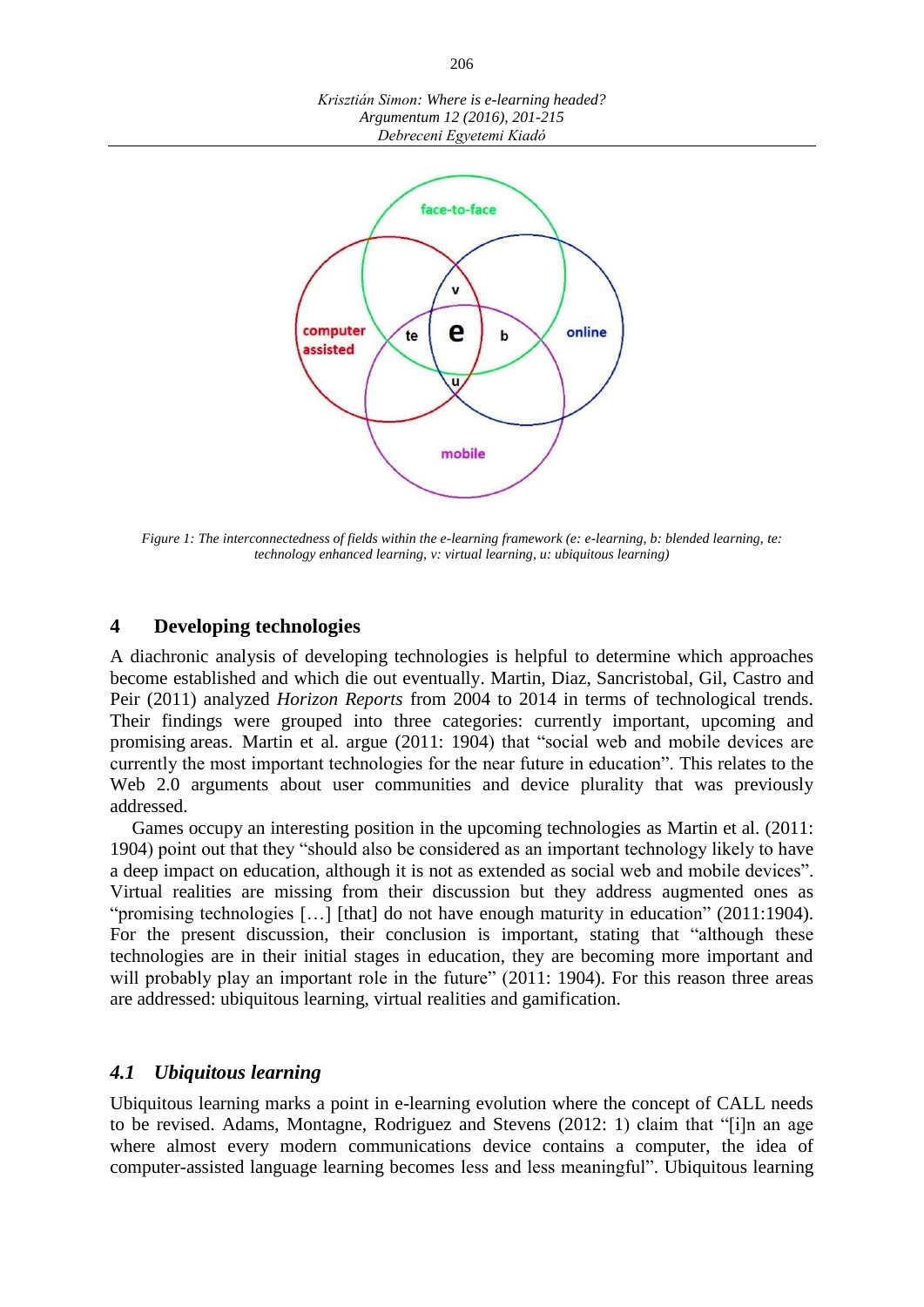represents a field in e-learning where mobile and computer assisted approaches and devices can be exploited at the same time for learning purposes. This combination is noteworthy for a number of reasons.

At its core the application of multiple devices means new approaches to content delivery and development. Furthermore, learners can be engaged in new forms of interactions, thereby establishing a technological frame for virtual realities and gamification application as well. Moreover, the combination of wireless solutions makes it possible for learners to be engaged in their own learning both in- and out-of-class settings through the appropriate devices. History classes illustrate the multidevice perspective well as they can be used to set the learners in a simulated environment of the given epoch. Akkerman, Admiraal and Huizenga (2009: 450) discuss such a project where students were experiencing the mobile game 'Frequentie 1550' set in Amsterdam in groups and were engaged in exploration and various tasks within the virtual world.

#### *4.2 Virtual realities*

Currently in e-learning virtual realities and gamification are areas that are gaining more ground. With technological developments like the *Oculus Rift* and other virtual reality gadgets, the commercial market is opening up more towards audiences that would invest in such hardware that is not limited to the gaming community but people who see immersion as a future step in the development of the respective fields. In this understanding virtual realities represent a possibility to bring about a similar paradigm shift as Web 2.0 did.

The reason virtual realities possess such potential is that they can simulate environments that are not accessible due to financial, geographic and historical reasons but have inherent educational value. Furthermore, it would make the inclusion of students living with disabilities more accessible as they would be able to interact with their peers in real time but from areas of their choosing if it is necessary. Mikropoulos and Natsis (2011: 769) argue that virtual realities can be approached as "a mosaic of technologies that support the creation of synthetic, highly interactive three dimensional (3D) spatial environments that represent real or non-real situations".

Currently virtual realities can represent two forms of interaction in education. The first is through a virtual environment like *Second Life* where learners are interacting through avatars and need to adapt to the terrain. An example for this would be Petrakou's (2010: 1021) project where Swedish and American students were paired to perform a number of language tasks in a virtual space created in *Second Life*. This approach bears resemblance to the experience learners would have in video games as they need to follow the rules of the given world to accomplish their goals. The second approach is the opposite as there the learning environment adapts to the learners. This happens through the application of adaptive hypermedia systems which react to the user's needs and change their presentation accordingly (Reategua, Boff & Campbell, 2008: 530).

Both solutions can be put to use in educational settings, however, they serve different goals. Navigating environments through virtual avatars is a more complex setting that will arguably require learners to invest more in their progress as it mixes up not only the established status-quo of traditional classrooms but may also interaction in general. Communication in virtual spaces brings about the necessity of identity development for their avatars as Petrakou (2010: 1020) explains based on the literature that "social interaction is encouraged only if the online learning environment also allows for informal non-task specific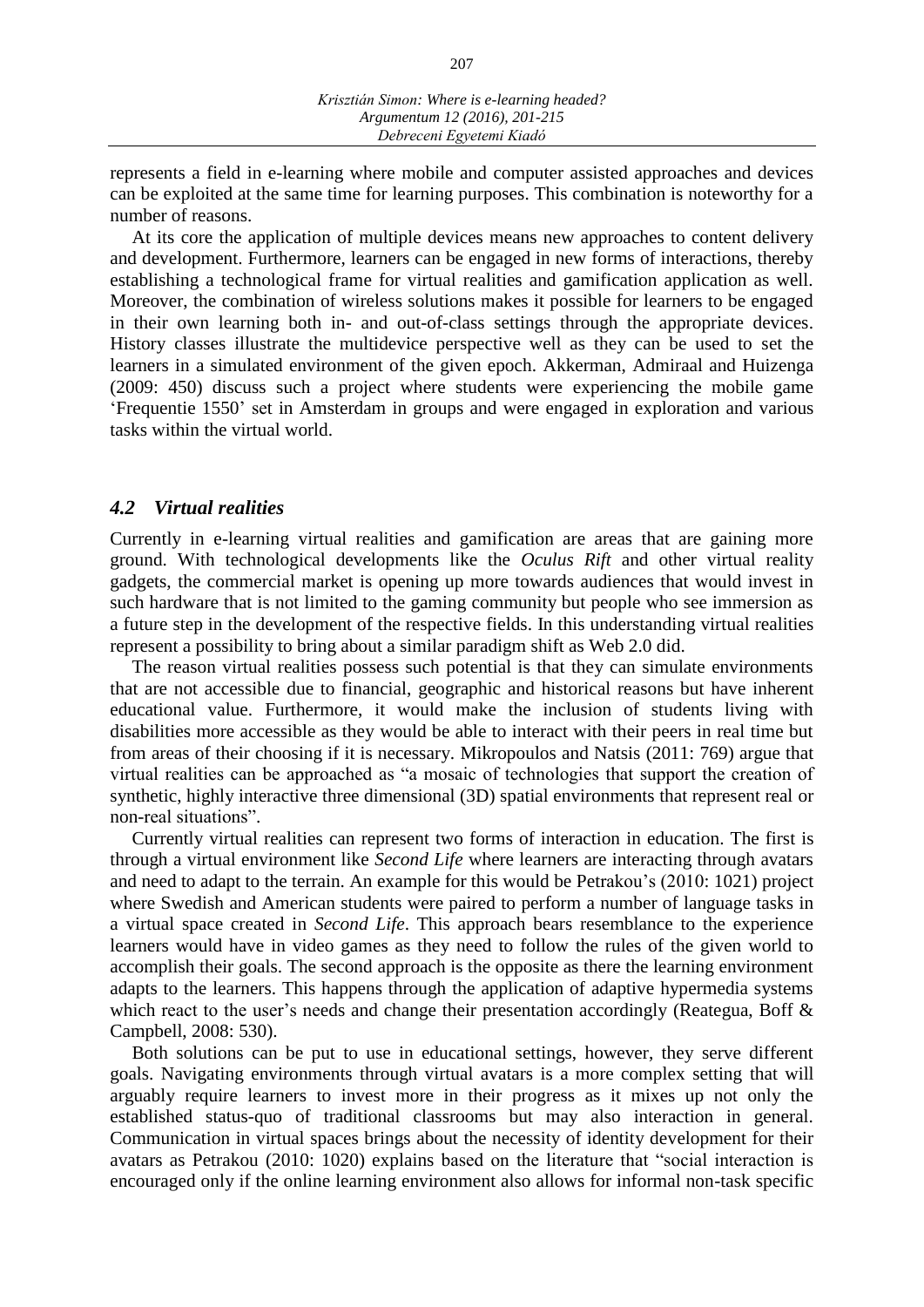interaction, something that emerges naturally in traditional face-to-face campus education". Gamification is an approach that can make this immersion easier and by lessening the cognitive load of the students in virtual environments and aiming for an enjoyable experience.

#### *4.3 Gamification*

Gamification used to represent a somewhat stigmatized field within e-learning as the game element was understood more of a leisure than educational activity. However, in the last 5-10 years, coinciding with technological developments of the video game industry itself, this area has matured as well and gamification was researched in ways that went beyond the 'fun' aspect provided by the medium. The key aspects of gamification that are discussed in the following are the factors of socialization, simulation, identification and the community aspect.

Hayes (2010: 97) argues that "[c]omputer and video gaming are often considered to be potential routes to the development of aptitude and interest in using other forms of information technology (IT)". This links to the socialization factor that was stresses previously in the case of Web 2.0 and digital natives, however, it is also a transferable skill that can be initiated by enjoyment in gaming. Kuhn (2015: 1) addresses the issue as video games "becoming the preferred source of entertainment" for these generations which, as he argues paired with new literacy skills has a community creating effect. Concerning the interactivity of the medium Horowitz (2011: 8) writes that "[g]ames provide visual and audio simultaneously at a consistent rate, and they engage the player in real-time decision making". However, there are further aspects that make gamification a suitable educational method.

Kuhn (2015: 98) explains based on the literature that there are two types of games currently exploited at schools, namely educational and commercial games that are applied to reach certain learning goals. This is a noteworthy contrast as educational games, as the name implies, were developed primarily for the mastery or practice of a certain skill or content. However, they aim to capitalize on the less threatening and more enjoyable environments that are associated with commercial games as such. The reason why this type is also applied can be found in Sun, Ye and Wang's (2015: 170) argument based on Mohanty & Cantu (2011) about how commercial games have reached a stage when they can "precisely simulate complex real-world science principles, thereby giving learners opportunities for applying those principles to problem-solving". This makes immersion a more natural process for anyone engaged in the process as the world they are interacting in bears a much closer resemblance to the real world even if this is fantasy environment through more accurate application of physical simulation. Coupling the environment with "predefined character attributes that players (can) adopt for their self-perception with individual construction of character/self attributes in the moment of exposure" as Klimmt, Hefner and Vorderer (2009: 362) explain identification, is what truly makes immersion possible.

The final aspect that needs to be discussed in connection with gamification as a developing technology is the community building aspect that is a shared experience in case of video games in terms of enjoyment and that links to a similar digital native socialization. As Chik (2014: 88) explains based on the literature "digital gaming is not necessarily an individual activity: it is also a community- or team-based activity that involves gaming partners, either in physical proximity or in virtual game worlds". This is a major link that makes it applicable to language development and virtual reality projects like *Second Life*.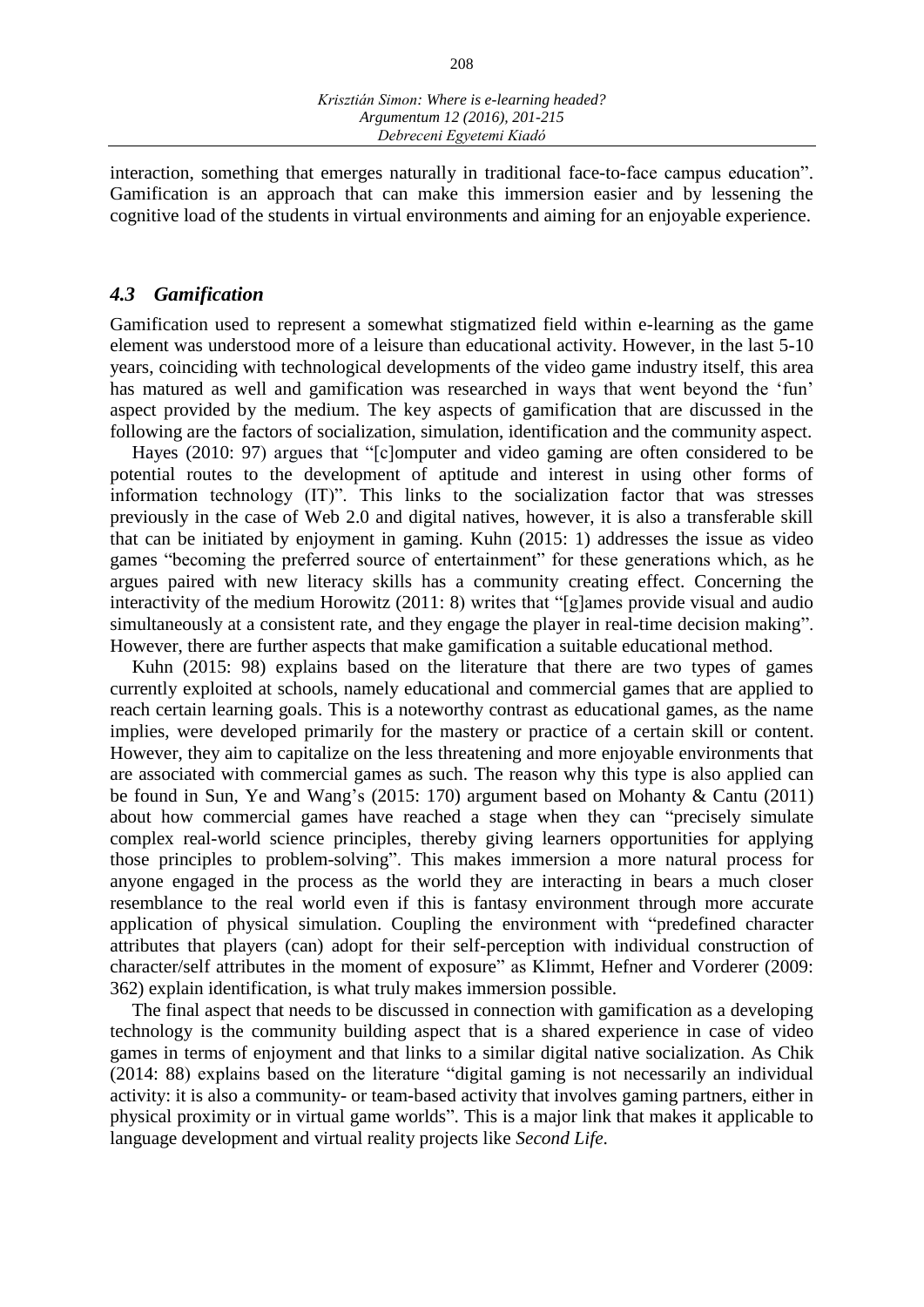#### **5 The next possible stage of e-learning**

E-learning nowadays would be hardly imaginable without the Internet as the construct at its very core is device plus Internet. This pairing is not only a technological step in the field's evolution but brought about changes in the applicable learning theories as well. This is the reason why one is likely to come across categorizations like e-learning 2.0 in the literature. As e-learning is a field that mirrors technological developments, a fraction of the studies will be about experimenting with new technologies. These also show their age faster than works from other fields would as they often concern gadgets and solutions that are embedded in the everyday lives of the students and researchers. This rapid development and distinguishing modifiers like 2.0, 'new' or '21<sup>st</sup> century' point toward a need for classification of e-learning generations.

Karrer (2007: 3) differentiates three generations of e-learning, namely 1.0, 1.3 and 2.0 along the following criteria: main components, ownership, development time, content size, access time, virtual meetings, delivery, content access, driver and content creator. Concerning the first criterion, his differentiation between the 1.3 and 2.0 generations is in line with Cowie and Sakui's (2013: 460) point about Web 2.0 tools encompassing "blogs, wikis, podcasts, and social media". Though Karrer's (2007: 3) distinctions and arguments are informative, they lack certain areas which would make it valid for the present discussion. For this reason, I prepared a generational comparison of the e-learning paradigm a different set of criteria that include the defining theoretical frame, the role of the Internet, users, devices, environment, teacher-student roles, delivery, MOOCs, defining development, goal and an estimated time frame for each generation (see Table 2).

The three distinct phases of e-learning development currently present have been labelled as follows: e-learning 0.5, 1.0 and 2.0. These are in connection with the defining technological developments in the time period covered in the given generation. As e-learning was present before the Internet through the application of computers, this generation is presented as 0.5. The next is defined by the emergence of the Internet and is labelled 1.0. The domination of CALL can be attributed to the stages preceding mass access to the Internet and the early developments of mobile devices. The current 2.0 stage is connected to the effects Web 2.0 had on e-learning through content creation, openness and networking. This era is characterized by the mass access to smartphones, tablets and e-book readers and growing digital literacy. A fourth generation labelled e-learning 3.0 has also been added that takes into account the possible outcomes of current technological developments. The defining shift in the 3.0 frame would be mass access to simulations and AI assistants like *Apple*'s Siri or *Microsoft*'s Cortana. Working with such companions would provide a bridge between the smart devices of the users and their learning experiences thus applying the adaptive system approach to multiple devices in the form of ubiquitous learning and immersing the learners more in their experiences through virtual environments where they interact with each other to achieve real life objectives and develop their language skills accordingly.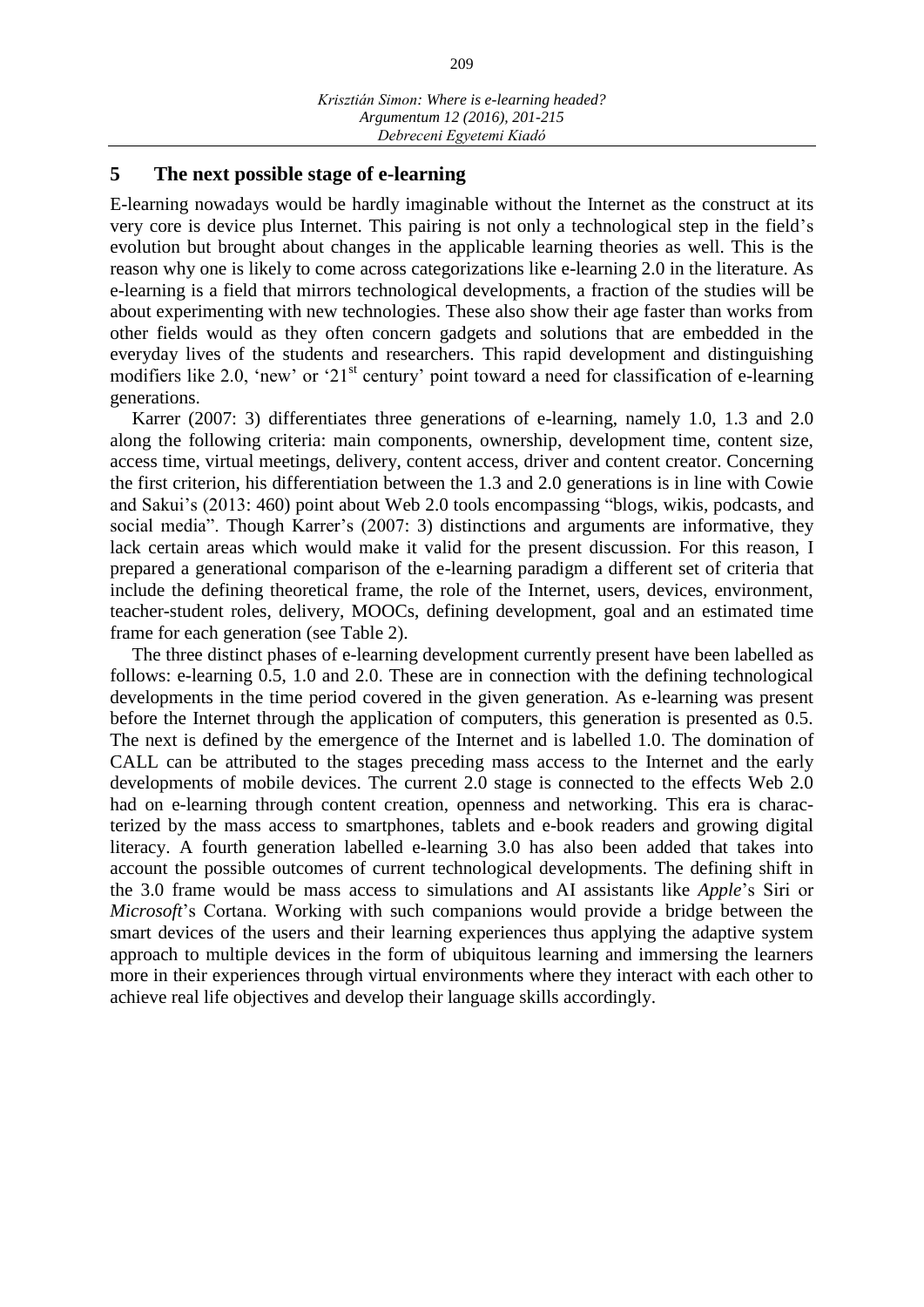#### *Krisztián Simon: Where is e-learning headed? Argumentum 12 (2016), 201-215 Debreceni Egyetemi Kiadó*

| Comparison                           | e-learning 0.5                                | e-learning 1.0                                                 | e-learning 2.0                                                                                | e-learning 3.0                                                                                             |
|--------------------------------------|-----------------------------------------------|----------------------------------------------------------------|-----------------------------------------------------------------------------------------------|------------------------------------------------------------------------------------------------------------|
| <b>Defining</b><br>theoretical frame | behaviorism                                   | cognitivism                                                    | social constructivism (Sturm et<br>al.: $2009$ )                                              | social constructivism (Sturm et al.: 2009)                                                                 |
| The role of the<br>Internet          | $--$                                          | centralized (if present)                                       | democratic (Oral: 2008)<br>decentralized (Weller: 2007)                                       | democratic (Oral: 2008)<br>decentralized (Weller: 2007)                                                    |
| <b>Users' skills</b>                 | need to acquire<br>computer skills            | have to learn skills: digital<br>immigrants (Prensky:<br>2001) | socialized in technology: digital<br>natives (Prensky: 2001)                                  | socialized in technology: digital natives<br>(Prensky: 2001)                                               |
| <b>Devices</b>                       | computer oriented                             | single device oriented                                         | multi device and BYOD<br>oriented                                                             | multi device and BYOD oriented                                                                             |
| <b>Environment</b>                   | computer labs and<br>home computers           | hypermedia-based (Yeh &<br>Lo: $2005$ )                        | adaptive hypermedia systems<br>(Reategua et al.: 2008)<br>multimedia-based                    | simulated and adaptive                                                                                     |
| <b>Teacher-student</b><br>roles      | hierarchical                                  | somewhat hierarchical                                          | more equal                                                                                    | more equal and possibly includes AI<br>assistants                                                          |
| <b>Delivery</b>                      | face-to-face                                  | online and blended                                             | online, blended, mobile, virtual<br>and ubiquitous                                            | online, blended, mobile, virtual and<br>ubiquitous                                                         |
| <b>MOOCs</b>                         |                                               | xMOOCs (Alraimi et al.:<br>2015)                               | cMOOCs (Alraimi et al.: 2015)<br>iMOOCs (Teixeire & Mota:<br>2014)<br>MOOC 2.0 (Sharma: 2014) | cMOOCs (Alraimi et al.: 2015)<br>iMOOCs (Teixeire & Mota: 2014)<br>MOOC 2.0 (Sharma: 2014)                 |
| <b>Defining</b><br>development       | the spread of computers                       | the emergence of the<br>Internet                               | Web 2.0                                                                                       | the spread of virtual and augmented<br>realities<br>gamification and application of games for<br>education |
| Goal                                 | finding the role of<br>computers in education | finding the role of the<br>Internet in education               | immersion and networking                                                                      | immersion through simulation                                                                               |
| <b>Estimated time</b><br>frame       | $\sim$ from the 1950s to the<br>late 1980s    | $\sim$ from the mid-1990s to<br>the early-to-mid-2000s         | $\sim$ from the mid-to-late-2000s<br>onward                                                   | $\sim$ from the mid-to-late-2010s onward                                                                   |

*Table 2: A comparative presentation of e-learning generations*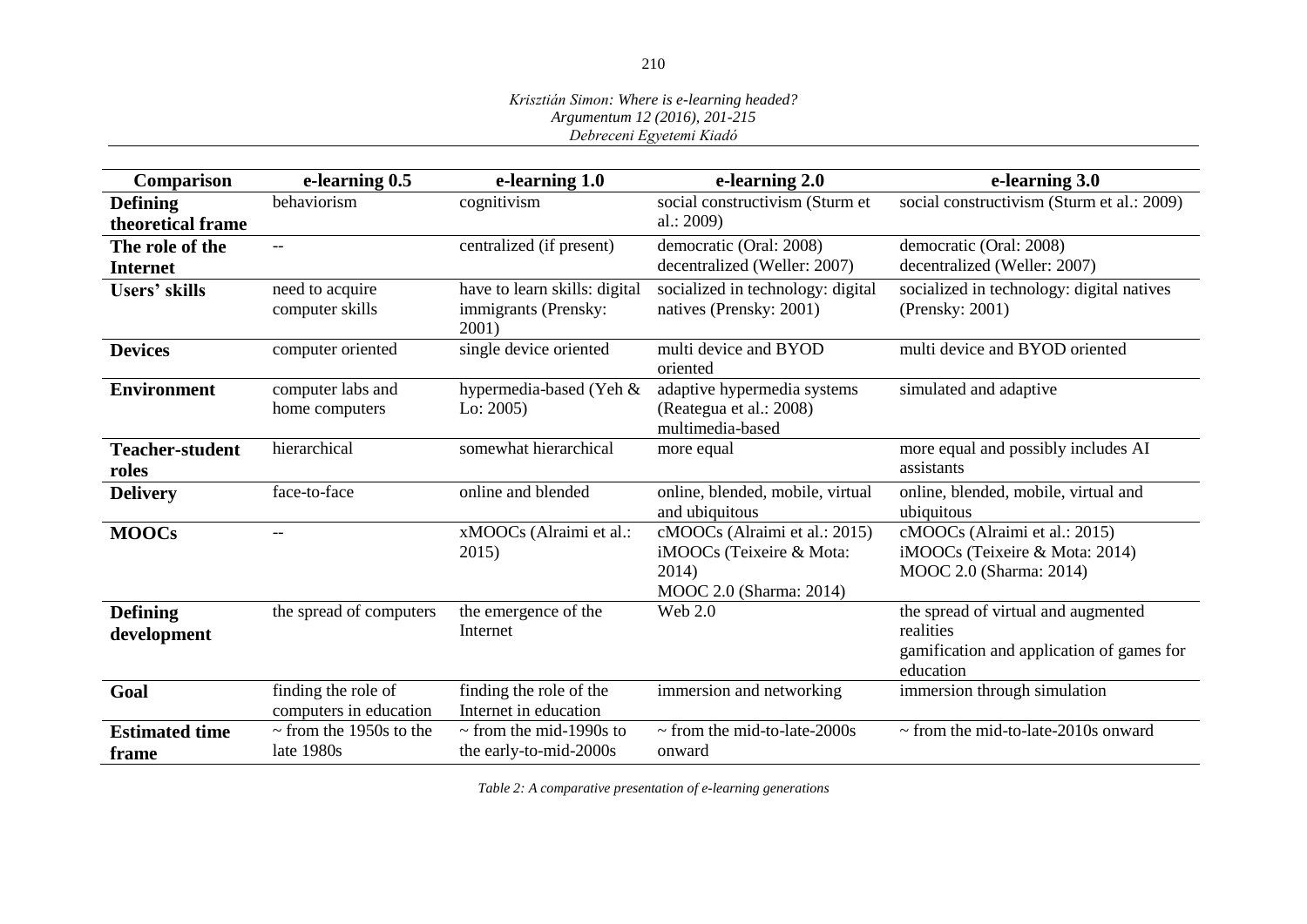## **6 How e-learning 3.0 could relate to language teaching**

While e-learning 3.0 is discussed as a future stage, there are a number of studies where the findings point toward the growing role of simulations and virtual realities in language education. Although this 3.0 stage is a prediction based on the technological developments and trends in the literature, and as such may or may not continue to expand in this direction, its potential impact on language teaching is worth discussing.

Currently as Hockly (2015: 310-1) addresses, the following forms of online learning are present: formal online courses, virtual worlds, MOOCs, open language learning communities and mobile apps for language learning. From this list MOOCs occupy a category that is still largely focused on behavioristic ways to feedback, however, a notable development in terms of MOOCs is the shift toward a more interactive approach (Teixeira & Mota 2014: 43). MOOCs are important from this perspective since they have been present for less than a decade, starting from 2008 (Teixeira & Mota 2014: 34) and started to showcase an evolution that favors cognitivist and constructivist approaches as opposed to a previous behaviorist one. The growing role of interaction is the key aspect of e-learning 3.0.

Striving for authenticity is a central issue currently in language education. The reason for this can be found in Luzón and Ruiz-Madrid's (2010: 162) explanation that "[a]uthentic tasks have the potential to foster meaning learning because they allow students to apply knowledge and skills that they will need in real life". Virtual realities and gamification can further this development by providing simulations where authenticity is still a key factor. Stanley and Mawer (2007: 7) argue that virtual worlds which provide the environment but no plot can be used "as a platform to build an engaging learning experience". This simulated and game based approach has a number of beneficial effects on language learning.

Allen, Crossley, Snow and McNamara (2014: 16) fond that it is beneficial for students to receive "writing strategy instruction within a game-based learning environment". Similarly promising arguments were presented by Horowitz (2014: 10) who highlights that "[g]aming [...] can provide an excellent means for [...] acquir[ing] vocabulary and sentence structure from real time interactions, either in a single-player environment or through online play with other learners". This means that a number of the students are already engaged in such environments and would be able to easily adapt and in a cooperative learning setting even provide guidance to their classmates. This has other promising merits as well as Reinders and Wattana (2015: 115) found in their study that their participants were "more willing to interact in English, were less anxious and felt better about (their ability to use) English in a game environment than in class". This points to a favorable position for virtual environments in the application of not only distance learning but the inclusion of learners with disabilities as well.

Overall, if the e-learning paradigm develops in a way as to include more simulations and gamified approaches, a shift in favor of computers as opposed to mobile devices is imaginable. Butler, Someya and Fukuhara (2014: 265) argue based on Garrett (2009) that "CALL continues to gain attention as a learning tool, and so have instructional computer games as part of CALL". While this argument about CALL regaining some of its former central importance through games is a valid point to consider, the sheer speed of technological development in other sections including mobile devices and new gadgets like the *Oculus Rift* virtual reality goggles only partially support it and point more toward a ubiquitous approach in the future.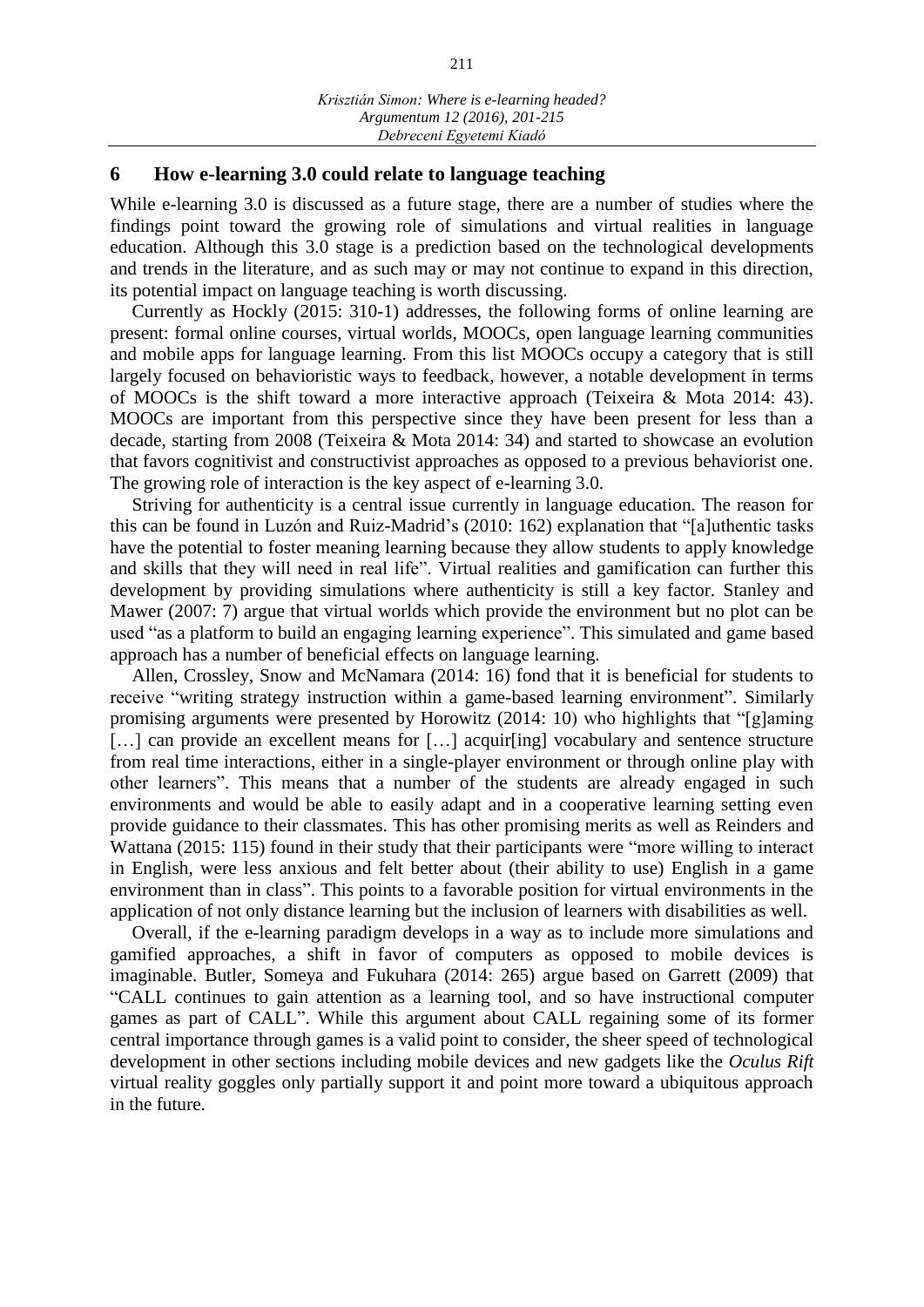### **7 Conclusion**

The present paper looked at e-learning through a historical lens to determine which direction the field is developing toward. It was analyzed in a contrastive manner where four generations of e-learning were presented along a set of criteria. Each was argued to have a defining development that differentiates it from the previous generations. In the case of 0.5 and 1.0 this was the emergence of and mass access to computers and the Internet respectively. The current, 2.0 generation is described by a networked approach. It was theorized that based on the current technological developments and growing interest in the literature for virtual realities and gamification, a 3.0 stage would be characterized by increased immersion through these media. Concerning language education this would mean an extension of the authenticity approach. This means that not only real life environments could be exploited for this educational purpose but a number of virtual worlds could be constructed or applied to create a simulated space where authenticity would be achieved through learner immersion. Technological developments and a growing number of studies suggest that the field of virtual realities and gamification is maturing and moving towards this direction.

## **References**

- Adams, S., Montagne, M., Rodriguez, J. & Stevens, V. (2012): Collaborative learning for teachers and students: Earth Day and Earthbridges. *TESL-EJ* 16.1, 1-14.
- Akkerman, S., Admiraal, W. & Huizenga, J. ( 2009): Storification in history education: A mobile game in and about medieval Amsterdam. *Computers & Education* 52.2, 449-459.
- Allen, L.K., Crossley, S.A., Snow, E.L. & McNamara, D.S. (2014): L2 writing practice: game enjoyment as a key to engagement. *Language Learning & Technology* 18.2, 124-150.
- Alraimi, K.M., Zo, H. & Ciganek, A.P. (2015): Understanding the MOOCs continuance: The role of openness and reputation. *Computers & Education* 80, 28-38.
- Bax, S. (2003): CALL—past, present and future. *System* 31.1, 13–28.
- Beatty, K. (2013): *Teaching & researching: Computer-assisted language learning* (2<sup>nd</sup> ed.). London: Routledge.
- Becker, M.R., McCaleb, K. & Baker, C. (2015): Paradigm shift toward student engagement in technology mediated courses. In: Nafukho, F.N. & Irby, B.J. (eds.): *Handbook of research on innovative technology integration in higher Education*. Hershey, PA: IGI Publishing, 74-92
- Brooks, J.G. & Brooks, M.G. (1999): *In search of understanding: The case of constructivist classrooms*. Alexandria (VA): Association for Supervision and Curriculum Development.
- Butler, Y.G., Someya, Y. & Fukuhara, E. (2014): Online games for young learners' foreign language learning. *ELT J* 68.3, 265-275.
- Chik, A. (2014): Digital gaming and language learning: Autonomy and community. *Language Learning & Technology* 18.2, 85-100.
- Clark, R.C. & Mayer, R.E. (2011): *e-Learning and the science of instruction: Proven guidelines for consumers and designers of multimedia learning* (3rd ed.). San Francisco: Pfeifer.
- Conole, G. & Oliver, M. (eds.) (2007): *Contemporary perspectives in e-learning research*. London: Routledge.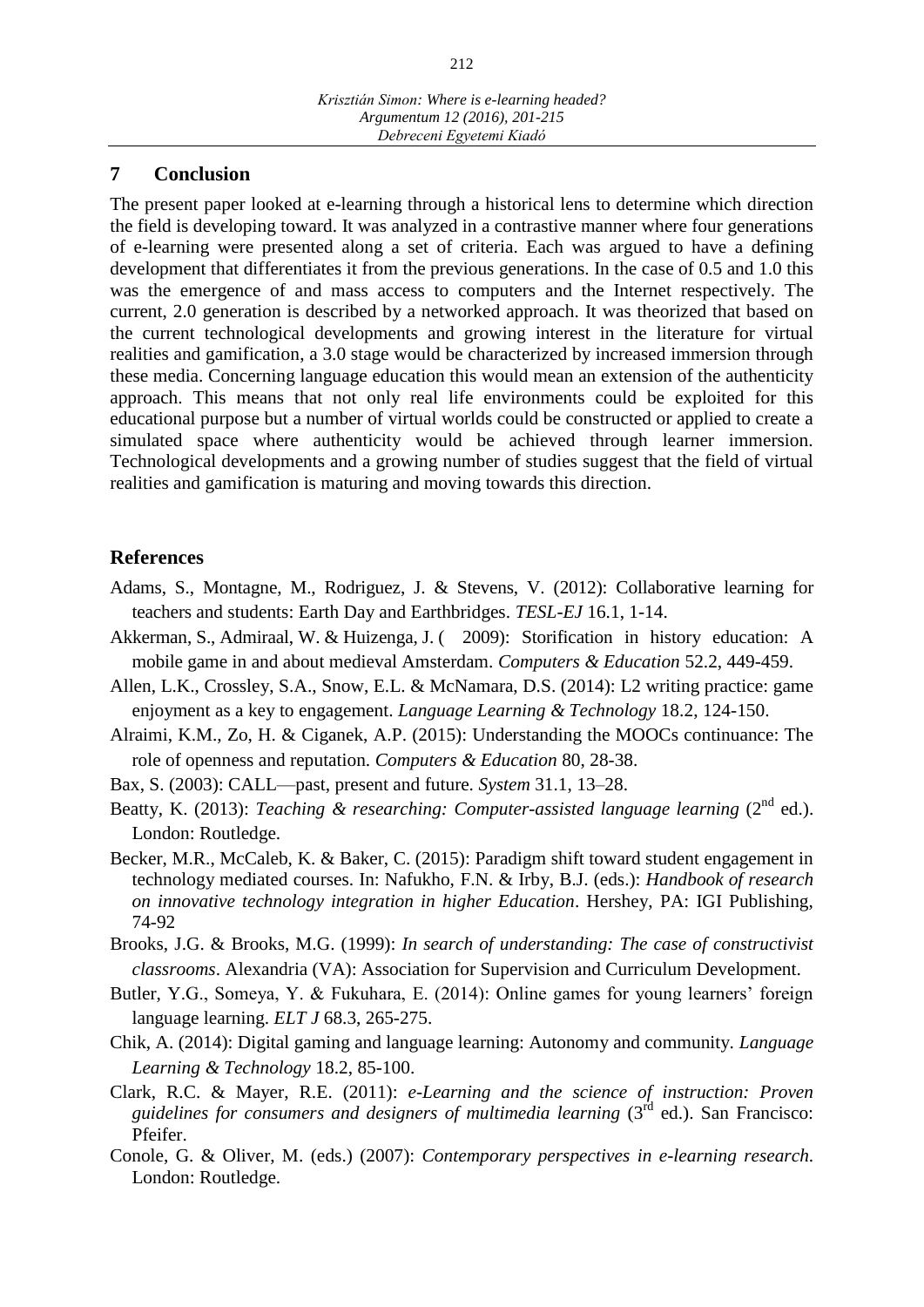- Cowie, N. & Sakui, K. (2013): It's never too late: an overview of e-learning. *ELT J* 67.4, 459- 467.
- Dowling, S. (2011): Web-based learning: Moving from learning islands to learning environments. *TESL-EJ* 15.2, 1-27.
- Dudeney, G. & Hockly, N. (2012): ICT in ELT: How did we get here and where are we going? *ELT J* 66.4, 533-542.
- Ferguson, P. (1995): Cooperative learning and critical thinking. In: Pedersen, J.E. & Digby, A.D. (eds.): *Secondary schools and cooperative learning: Theories, models, and strategies.*  New York: Garland Publishing, 55-80.
- Garrett, N. (2009): Computer-assisted language learning trends and issues revisited: Integrating innovation. *The Modern Language Journal* 93, 719-40.
- Garrison, D.R. (2011): *E-learning in the 21st Century: A Framework for Research and Practice.* 2nd edition. New York: Routledge.
- Hayes, E. (2008): Game content creation and it proficiency: An exploratory study. *Computers & Education* 51.1, 97-108.
- Hockly, N. (2013): Mobile learning. *ELT J* 67.1, 80-84.
- Hockly, N. (2015): Developments in online language learning. *ELT J* 69-3, 308-313.
- Holmes, B. & Gardner, J. (2006): *e-Learning: concepts and practice*. London: Sage Publications.
- Horowitz, K. (2011): Video gaming: The new free voluntary reading? *The International Journal of Language Teaching* 6.1, 7-10.
- Jackson, D.O. (2011): Convergent and divergent computer-mediated communication tasks in an English for academic purposes course. *TESL-EJ* 15.3, 1-18.
- Jarvis, H. & Achilleos, M. (2013): From Computer Assisted Language Learning (CALL) to Mobile Assisted Language Use (MALU). *TESL-EJ* 16.4, 1-18.
- Jones, C., Ramanau, R., Cross, S. & Healing, G. (2010): Net generation or Digital Natives: Is there a distinct new generation entering university? *Computers & Education* 54.3, 722-732.
- Karrer, T. (2007): Understanding e-learning 2.0. Retrieved January 05, 2016 from: [http://bit.ly/22IQKAJ.](http://bit.ly/22IQKAJ)
- Keengwe, J. & Onchwari, G. (2008): Constructivism, technology, and meaningful learning. In: Kidd, T.T. & Song, H. (eds.): *Handbook of research on instructional systems and technology.* Hershey (PA): Information Science Reference, 51-64.
- Klimmt, C., Hefner, D. & Vorderer, P. (2009): The video game experience as "true" identification: A theory of enjoyable alterations of players' self-perception. *Communication Theory* 19.4, 351-373.
- Komenczi B. (2009): *Elektronikus tanulási környezetek*. Budapest: Gondolat Kiadó.
- Kőfalvi T. (2006): *E-tanítás – Információs és kommunikációs technológiák felhasználása az oktatásban: Alapismeretek a tanári mesterségre készülők számára*. Budapest: Nemzeti Tankönyvkiadó.
- Kuhn, J. (2015): Meaningful play Making professional development fun. *TESL-EJ* 18.4, 1-8.
- Lazarowitz, R. (1995): Learning science in cooperative modes in junior- and senior-high schools: Cognitive and affective outcomes. In: Pedersen, J.E. & Digby, A.D. (eds.): *Secondary schools and cooperative learning: Theories, models, and strategies.* New York: Garland Publishing, 185-228.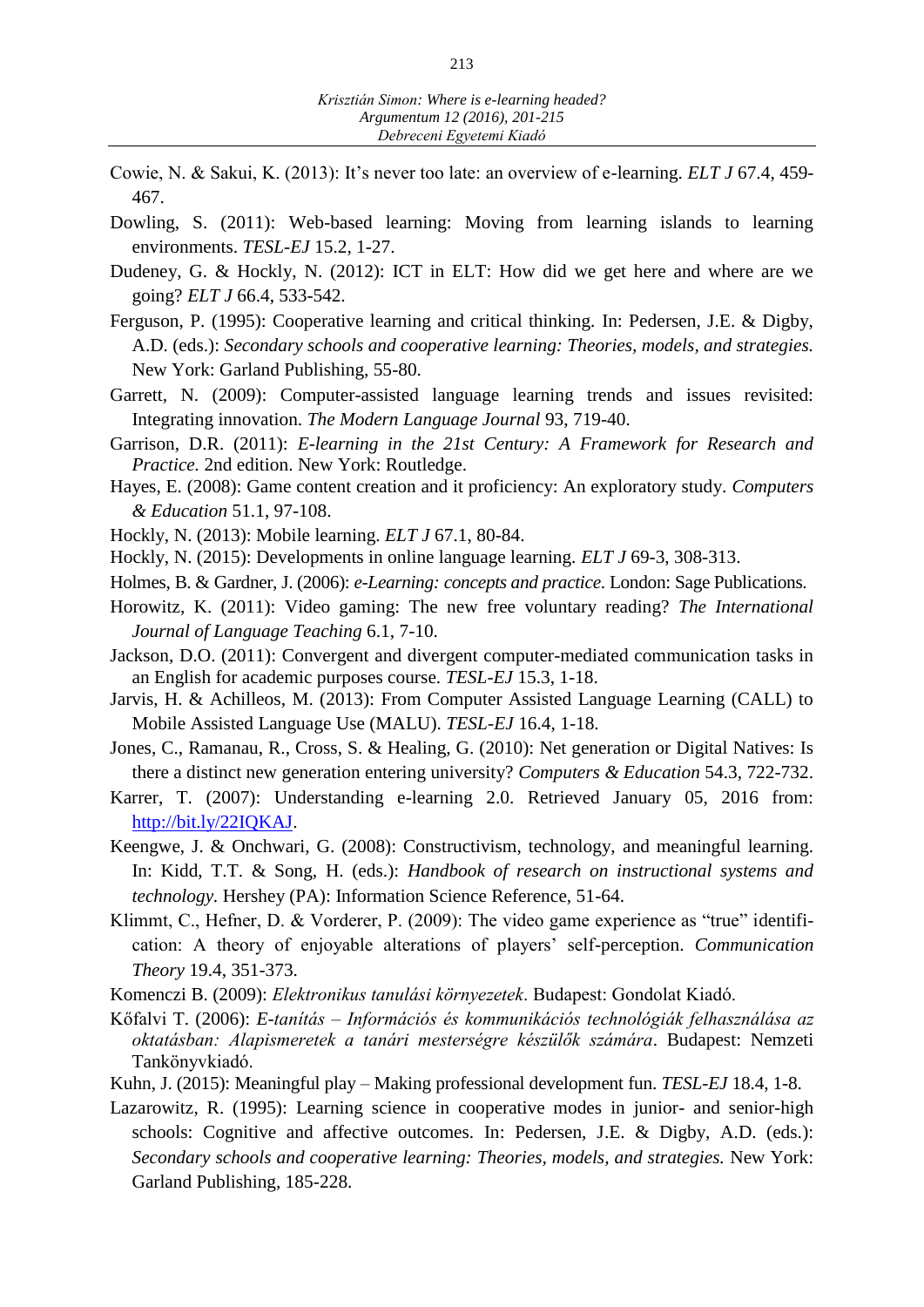- Luzón, M.J. & Ruiz-Madrid, M. (2010): Webtasks for the development of language learning autonomy in the digital environment. In: Luzón, M.J., Ruiz-Madrid, M.N. & Villanueva, M.L. (eds.): *Digital genres, new literacies and autonomy in language learning*. Newcastle: Cambridge Scholars Publishing, 153-174.
- Martin, S., Diaz, G., Sancristobal, E., Gil, R., Castro, M. & Peir, J. (2011): New technology trends in education: Seven years of forecasts and convergence. *Computers & Education* 57.3, 1893-1906.
- Mikropoulos, T.A. & Natsis, A. (2011): Educational virtual environments: A ten-year review of empirical research (1999–2009). *Computers & Education* 53.3, 769-780.
- Mohanty, S.D., & Cantu, S. (2011): Teaching introductory undergraduate physics using commercial video games. *Physics Education* 46.5, 1-9.
- Ng, W. (2012): Can we teach digital natives digital literacy? *Computers & Education* 59.3, 1065-1078.
- O'Reilly, T. (2007): What is web 2.0: Design patterns and business models for the next generation of software (November 07) Munich Personal RePEc Archive Paper No. 4580, Retrieved January 10, 2015, from: [http://bit.ly/1RCRKkH.](http://bit.ly/1RCRKkH)
- Oral, B. (2008): The evaluation of the student teachers' attitudes toward Internet and democracy. *Computers & Education* 50.1, 437-445.
- Organization for Economic Cooperation and Development (OECD) (2007): *Giving knowledge for free: The emergence of open educational resources*. Paris: Centre for Educational Research and Innovation, OECD.
- Papp, L. (2005): *Az e-learning a felnőttképzésben (trendek, perspektívák, európai környezet*. Budapest: Nemzeti Felnőttképzési Intézet.
- Petrakou, A. (2010): Interacting through avatars: Virtual worlds as a context for online education. *Computers & Education* 54.4, 1020-1027.
- Prensky, M. (2001): Digital natives, digital immigrants. *On the Horizon* 9.5, 1-6.
- Reategua, E., Boff, E. & Campbell, J.A. (2008): Personalization in an interactive learning environment through a virtual character. *Computers and Education* 51.2, 530-544.
- Reinders, H. & Wattana, S. (2014): Can I say something? The effects of digital gameplay on willingness to communicate. *Language Learning & Technology*, 18.2, 101-123.
- Ruthven, K., Hennessy, S. & Deaney, R. (2005): Incorporating Internet resources into classroom practice: pedagogical perspectives and strategies of secondary-school subject teachers. *Computers & Education* 44.1, 1-34.
- Sharma, Y. (2014): Move over MOOCs ‒ Collaborative MOOC 2.0 is coming. *University World News*, 342. Available online at: [http://bit.ly/1oBIGRe.](http://bit.ly/1oBIGRe)
- Smeets, E. (2005): Does ICT contribute to powerful learning environments in primary education? *Computers & Education*, *44* (3), 343-355.
- Stanley, G. & Mawer, K. (2007): Language learners & Computer games: From Space Invaders to Second Life. *TESL-EJ* 11.4, 1-12.
- Sturm, M., Kennel, T., McBride, R. & Kelly, M. (2009): The pedagogical implications of Web 2.0. In: Michael, T. (ed.): *Handbook of research on Web 2.0 and second language learning.* Hershey (PA): Information Science Reference, 367-384.